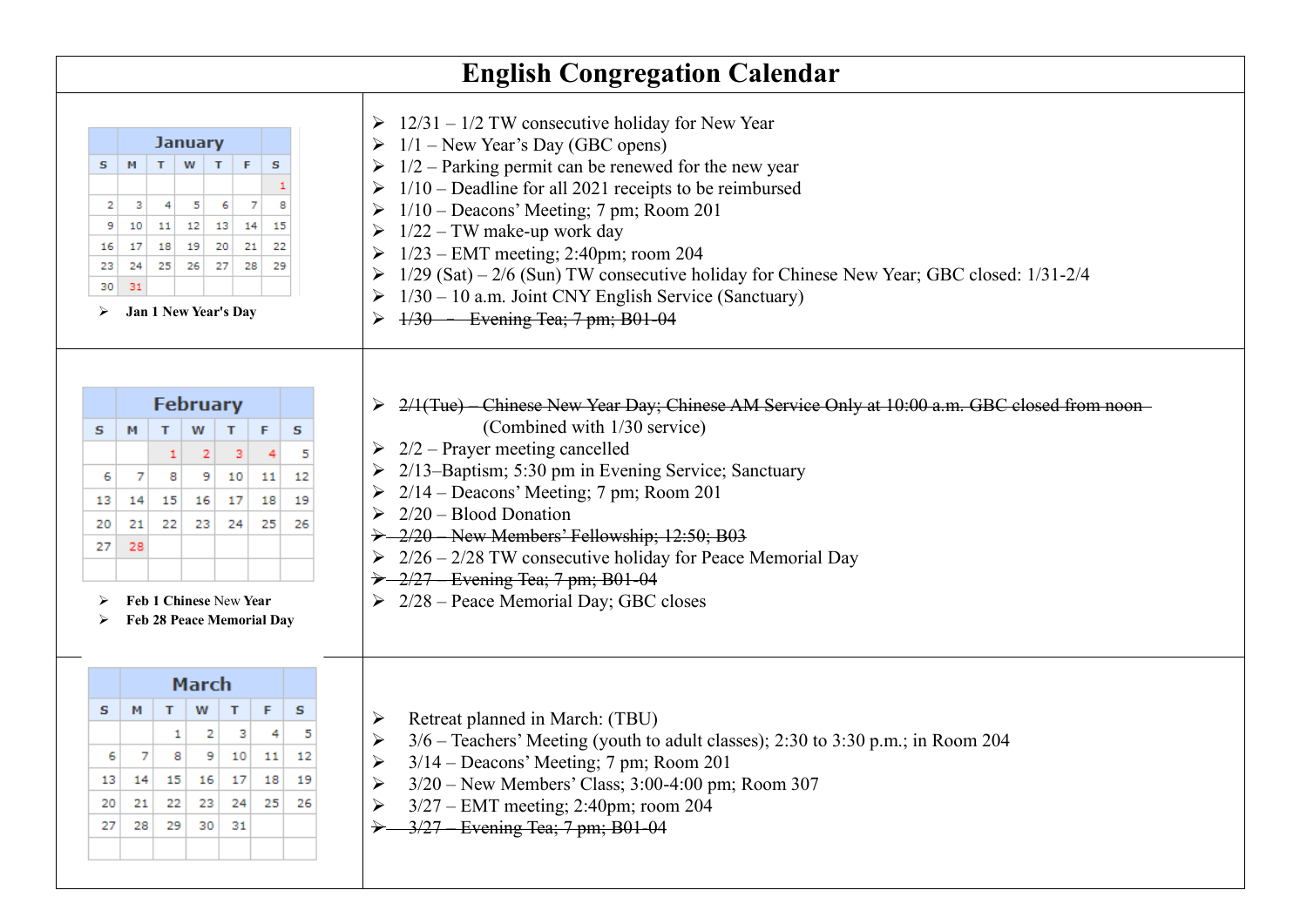|    |              |                                           |          |        |    | to India Mission Trip in April (??)                                                                 |
|----|--------------|-------------------------------------------|----------|--------|----|-----------------------------------------------------------------------------------------------------|
|    |              |                                           |          |        |    | $4/2 - 4/5$ TW consecutive holiday for Tomb Sweeping Day                                            |
|    | <b>April</b> |                                           |          |        |    | 4/4-5 - Children's Day and Tomb Sweeping Day; GBC closed                                            |
| s  | M            | T<br>W                                    | T        | F      | s  | $4/10$ - Easter Hallel Singers Presentation $- (AM)$                                                |
|    |              |                                           |          | 1      | 2  | $4/11$ – Deacons' Meeting; 7 pm; Room 201                                                           |
| з  | 4            | 5<br>6                                    | 7        | 8      | 9  | 4/13 - Passion Week Prayer Meeting                                                                  |
| 10 | 11           | 12<br>13                                  | 14       | 15     | 16 | $\triangleright$ 4/15 - Good Friday:                                                                |
| 17 | 18           | 19<br>20                                  | 21       | 22     | 23 | 1. Fasting & Meditation service (Chinese)/11am/Sanctuary                                            |
| 24 | 25           | 26<br>27                                  | 28       | 29     | 30 | 2. Movie "Passion of the Christ"/5:30pm/ Coleman Hall;                                              |
|    |              |                                           |          |        |    | 3. Good Friday + Lord's Supper Service/8p.m./Coleman Hall                                           |
|    |              |                                           |          |        |    | $4/17$ - 1. Easter Hallel Singers Presentation $- (PM)$<br>$\blacktriangleright$                    |
|    |              | Apr 5 - Tomb Sweeping Day                 |          |        |    | 2. 11:20 AM Easter Potluck led by Morning Tea Team (Morning Sunday school cancelled;                |
|    |              | Apr 10 - Palm Sunday                      |          |        |    | 3. Easter Evening potluck cancelled, to be combined to the last Sunday with the Baptism Celebration |
|    |              | Apr 15 - Good Friday-                     |          |        |    | <b>Tea</b>                                                                                          |
|    |              | Apr 17 – Easter                           |          |        |    | > 4/24 - Baptism; 5:30 pm in Evening Service; Sanctuary                                             |
|    |              |                                           |          |        |    | $\geq$ 4/24 Baptism Celebration Tea (April Evening Tea Combined); 7:15 pm; B01-04                   |
| s  | м            | May<br>W<br>т                             | т        | F      | s  | Retreat planned in May: (??)<br>➤<br>5/1 – Labor Day; GBC opens                                     |
|    | 2<br>1       | з                                         | 4        | 5<br>6 |    | $\triangleright$ 5/1 – 5/3 TW consecutive holiday for Labor Day                                     |
|    | 8<br>9       | 10                                        | 11<br>12 | 13     | 14 | 5/7 – Children's Art Festival & Game Day; 11am – 4pm                                                |
| 15 | 16           | 17                                        | 18<br>19 | 20     | 21 | 5/8 – Mother's Day; Child Dedication; 10 am; Sanctuary                                              |
| 22 | 23           | 24                                        | 25<br>26 | 27     | 28 | 5/9 – Deacons' Meeting; 7 pm; Room 201                                                              |
| 29 | 30           | 31                                        |          |        |    | 5/15– New Members' Fellowship; 12:50pm; B03                                                         |
|    |              |                                           |          |        |    | $5/22$ – EMT meeting; 2:40pm; room 204                                                              |
|    |              | May 1 - Labor Day<br>May 8 - Mothers' Day |          |        |    | 5/29 Evening Tea; 7 pm; B01-04                                                                      |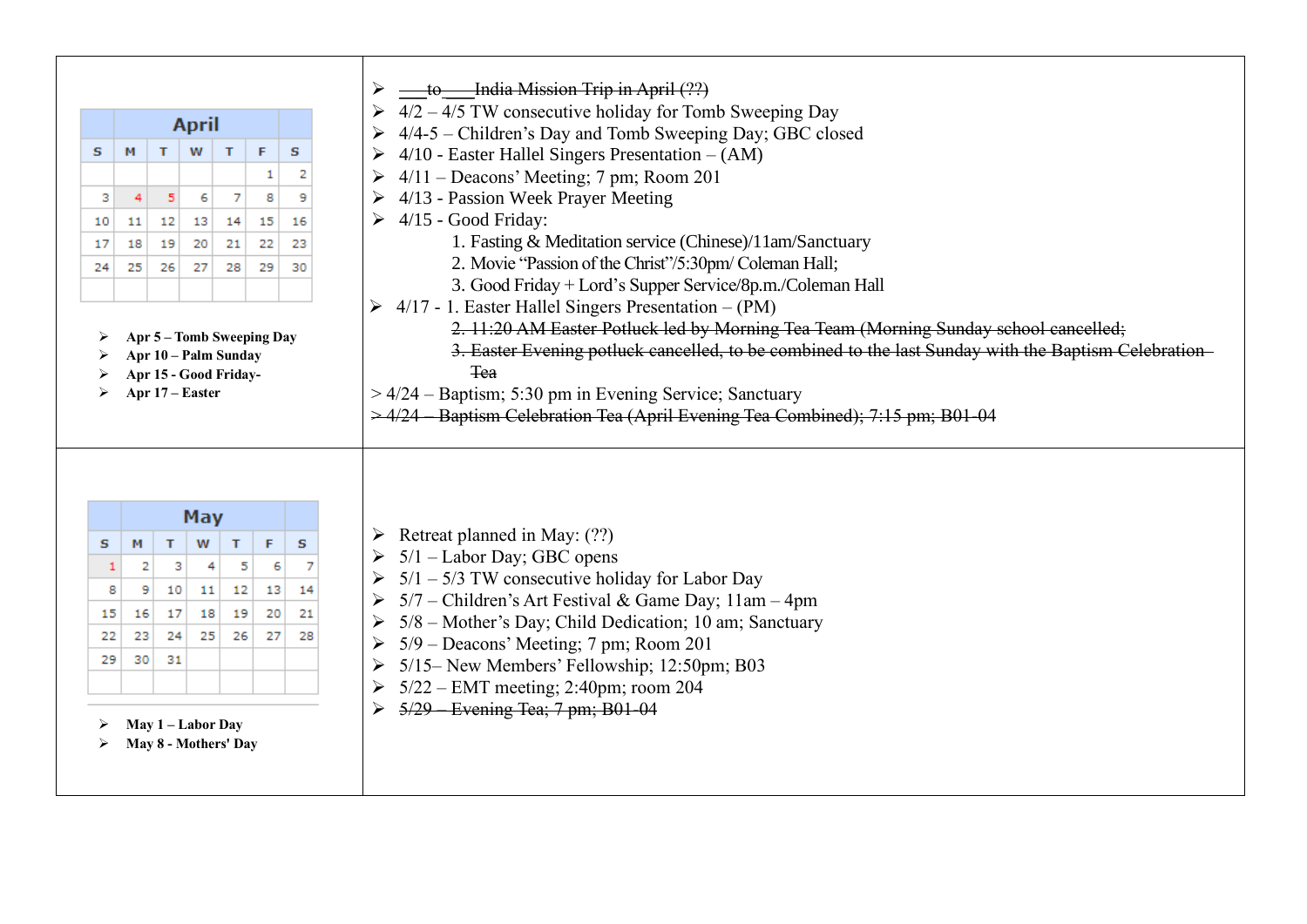| s<br>12<br>19 | м<br>5<br>6<br>13<br>20 | $\mathsf{T}$<br>7<br>14<br>21 | <b>June</b><br>W<br>1<br>8<br>15<br>22 | F<br>s<br>т<br>2<br>3<br>9<br>10<br>11<br>16<br>17<br>18<br>23<br>24<br>25<br>30<br>Jun 3 - DragonBoat Festival<br>F<br>s<br>т<br>1<br>7<br>6<br>8<br>15<br>14 |    |    | $\triangleright$ Retreat planned in June: (TBU)<br>$6/3$ – Dragon Boat Festival (GBC closed)<br>6/3 - 6/5 TW consecutive holiday for Dragon Boat Festival<br>$6/11$ – Chinese Mission Conference<br>$6/12$ –Missions Sunday (Flag procession ??)<br>- 10:00 a.m. English Morning Service<br>** Afternoon activities cancelled to join the Mission seminars; Evening Service combined with the<br>Morning Service(??)<br>- 11:30 a.m. AWANA Children's Sunday Service<br>- 2:00 p.m. Missions Seminar I<br>- 3:10 p.m. Missions Seminar II |  |  |  |  |
|---------------|-------------------------|-------------------------------|----------------------------------------|----------------------------------------------------------------------------------------------------------------------------------------------------------------|----|----|-------------------------------------------------------------------------------------------------------------------------------------------------------------------------------------------------------------------------------------------------------------------------------------------------------------------------------------------------------------------------------------------------------------------------------------------------------------------------------------------------------------------------------------------|--|--|--|--|
| 26            | 27                      | 28                            | 29                                     |                                                                                                                                                                |    |    | $6/12$ – Chinese Graduation Service (??)<br>6/13 – Deacons' Meeting; 7 pm; Room 201 (Transitioning for new deacons)                                                                                                                                                                                                                                                                                                                                                                                                                       |  |  |  |  |
| ➤             |                         |                               |                                        |                                                                                                                                                                |    |    | $6/19$ – New Members' Class; 3-4 pm; Room 307                                                                                                                                                                                                                                                                                                                                                                                                                                                                                             |  |  |  |  |
|               |                         |                               |                                        |                                                                                                                                                                |    |    | $6/19$ – Mabuhay Fellowship Philippines Independence Day Celebration; 2 p.m. Coleman Hall 3 <sup>rd</sup> Sunday<br>in June)<br>$6/26$ – AWANA graduation (??)<br>6/26 Evening Tea; 7 pm; B01-04 (?)                                                                                                                                                                                                                                                                                                                                      |  |  |  |  |
|               |                         |                               | <b>July</b>                            |                                                                                                                                                                |    |    |                                                                                                                                                                                                                                                                                                                                                                                                                                                                                                                                           |  |  |  |  |
| s             | м                       | т                             | w                                      |                                                                                                                                                                |    |    |                                                                                                                                                                                                                                                                                                                                                                                                                                                                                                                                           |  |  |  |  |
|               |                         |                               |                                        |                                                                                                                                                                |    | 2  | $\triangleright$ Retreat planned in July: (TBU)<br>$7/4 - 7/9 - VBS$ week                                                                                                                                                                                                                                                                                                                                                                                                                                                                 |  |  |  |  |
| з             | 4                       | 5                             |                                        |                                                                                                                                                                |    | 9  | $7/11$ – Deacons' Meeting; 7 pm; Room 201                                                                                                                                                                                                                                                                                                                                                                                                                                                                                                 |  |  |  |  |
| 10            | 11                      | 12                            | 13                                     |                                                                                                                                                                |    | 16 | 7/24 - EMT meeting; 2:40pm; room 204                                                                                                                                                                                                                                                                                                                                                                                                                                                                                                      |  |  |  |  |
| 17            | 18                      | 19                            | 20                                     | 21                                                                                                                                                             | 22 | 23 | 7/31 – Baptism; 5:30 pm in Evening Service; Sanctuary                                                                                                                                                                                                                                                                                                                                                                                                                                                                                     |  |  |  |  |
| 24            | 25                      | 26                            | 27                                     | 28                                                                                                                                                             | 29 | 30 | 7/31 – Baptism Celebration Tea (July Evening Tea Combined); 7:15 pm; B01-04                                                                                                                                                                                                                                                                                                                                                                                                                                                               |  |  |  |  |
| 31            |                         |                               |                                        |                                                                                                                                                                |    |    |                                                                                                                                                                                                                                                                                                                                                                                                                                                                                                                                           |  |  |  |  |
|               |                         |                               |                                        |                                                                                                                                                                |    |    |                                                                                                                                                                                                                                                                                                                                                                                                                                                                                                                                           |  |  |  |  |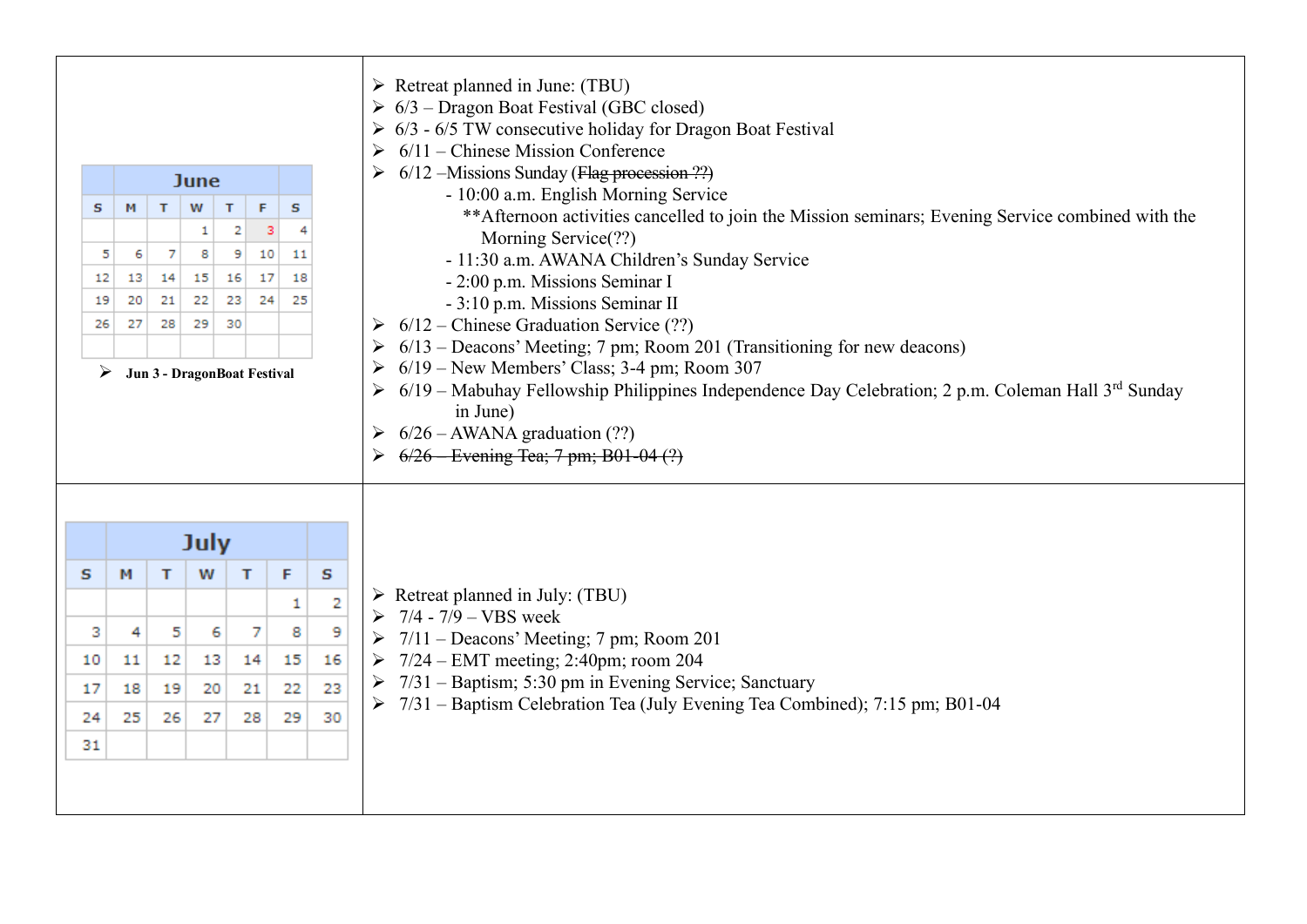|    | <b>August</b>              |    |                  |    |          |                                                                                                                                                    |
|----|----------------------------|----|------------------|----|----------|----------------------------------------------------------------------------------------------------------------------------------------------------|
| s  | м                          | T  | W                | T  | F<br>s   | $\triangleright$ Retreat planned in August: (TBU)                                                                                                  |
|    | 1                          | 2  | з                | 4  | 5        | To update for 2022 calendar, budget<br>6                                                                                                           |
| 7  | 8                          | 9  | 10               | 11 | 13<br>12 | 8/8 – Deacons' Meeting; 7 pm; Room 201                                                                                                             |
| 14 | 15                         | 16 | 17               | 18 | 19       | 8/16 - 8/20 TaiTung VBS Camp (??)<br>20                                                                                                            |
|    |                            | 23 | 24               | 25 | 26       | 8/21 - Blood Donation<br>27                                                                                                                        |
| 21 | 22                         |    |                  |    |          | 8/21 - New Members' Fellowship; 12:50pm; B03                                                                                                       |
| 28 | 29                         | 30 | 31               |    |          | 8/28 – EMT meeting; 2:40pm; room 204                                                                                                               |
|    |                            |    |                  |    |          | 8/28 - Evening Tea; 7 pm; B01-04 (??)<br>$\blacktriangleright$                                                                                     |
|    |                            |    |                  |    |          | Retreat planned in September: (TBU)<br>➤                                                                                                           |
|    |                            |    | <b>September</b> |    |          | 9/4 – Teachers' Meeting (youth to adult classes); 2:30 to 3:30 p.m.; in Room 204                                                                   |
| s  | м                          | T  | W<br>T           |    | s<br>F   | 9/9 - 9/11 TW consecutive holiday for Mid-Autumn Festival                                                                                          |
|    |                            |    |                  | 1  | 2        | $9/10$ – Mid-Autumn Festival (GBC opens)<br>9/11 - 9/13 EC overall retreat (Departs GBC 2:00 p.m. on 9/11; returns and departs from the venue 2:00 |
| 4  | 5                          | 6  | 7                | 8  | 9<br>10  | p.m. on 9/13                                                                                                                                       |
| 11 | 12                         | 13 | 14               | 15 | 16<br>17 | $\triangleright$ 9/12 – Deacons' Meeting; 7 pm; Room 201                                                                                           |
| 18 | 19                         | 20 | 21               | 22 | 23<br>24 | 9/16-10/15 - Scholarship and Grand application for full-time students                                                                              |
| 25 | 26                         | 27 | 28               | 29 | 30       | $9/18$ – New Members' Class; 3:00-4:00 pm; Room 307                                                                                                |
|    |                            |    |                  |    |          | 9/25– Teacher's Honoring Sunday                                                                                                                    |
| ➤  | Sep 10 Mid-Autumn Festival |    |                  |    |          | 9/25 - EMT meeting; 2:40pm; room 204                                                                                                               |
|    |                            |    |                  |    |          | → 9/25 – Evening Tea; 7 pm; B01-04                                                                                                                 |
|    |                            |    | <b>October</b>   |    |          | Retreat planned in October: (TBU)                                                                                                                  |
|    |                            |    |                  |    |          | Church-wide room reservation for Christmas time                                                                                                    |
| s  | м                          | т  | W                | т  | F        | s<br>$10/1$ – Chinese Health Seminar                                                                                                               |
|    |                            |    |                  |    |          | 10/2 - Senior's Day Service (10/4 Senior's Day)<br>1                                                                                               |
| 2  | з                          | 4  | 5                | 6  | 7        | 10/8-10/10 TW consecutive holidays for Double Ten Day<br>8                                                                                         |
| 9  | 10                         | 11 | 12               | 13 | 14       | 10/10 - Double Ten Day; GBC closed<br>15                                                                                                           |
|    | 17                         | 18 | 19               | 20 | 21       | 10/17– Deacons' Meeting; 7 pm; Room 201<br>22<br>10/17 to 10/23 - India Mission (??)                                                               |
| 16 |                            |    |                  |    | 28       | 29                                                                                                                                                 |
| 23 | 24                         | 25 | 26               | 27 |          |                                                                                                                                                    |
| 30 | 31                         |    |                  |    |          | $10/23$ – EMT meeting; 2:40pm; room 204<br>10/30 - Baptism; 5:30 pm in Evening Service; Sanctuary                                                  |